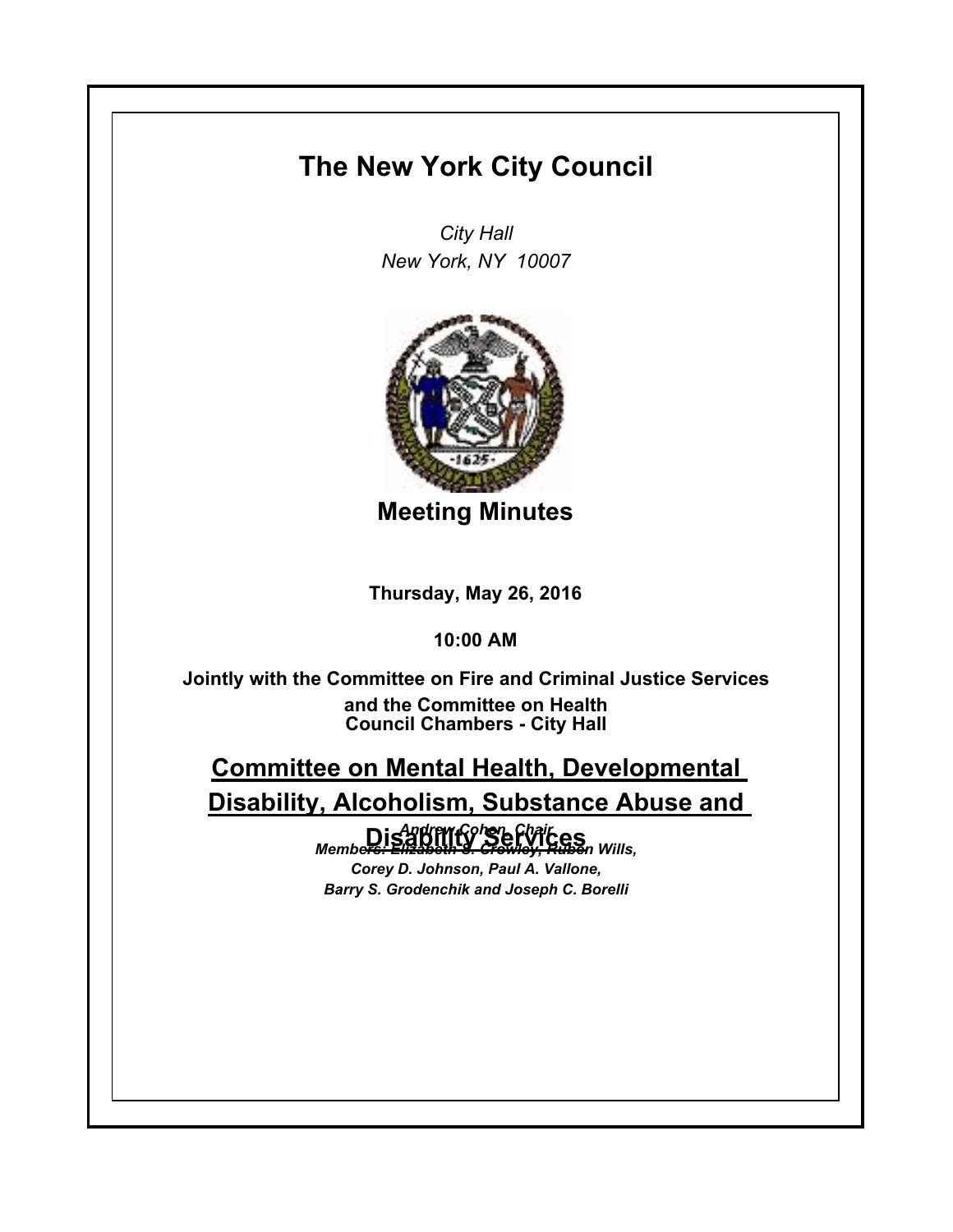| Roll Call     |                                                                                                                                                                                                                                 |
|---------------|---------------------------------------------------------------------------------------------------------------------------------------------------------------------------------------------------------------------------------|
|               | Present: Cohen, Crowley, Johnson, Vallone, Grodenchik and Borelli                                                                                                                                                               |
|               | <b>Medical: Wills</b>                                                                                                                                                                                                           |
|               | Other Council Members Attending: Mendez, Koo, Vacca, Van Bramer, Lancman, Barron,<br>Cabrera and Eugene                                                                                                                         |
| T2016-4496    | <b>Oversight - Evaluating Recent Changes in Healthcare in City</b><br><b>Correctional Facilities.</b>                                                                                                                           |
|               | <b>Attachments:</b> Committee Report, Hearing Testimony, Hearing Transcript                                                                                                                                                     |
|               | This Oversight was Hearing Held by Committee                                                                                                                                                                                    |
|               | <b>Attachments:</b> Committee Report, Hearing Testimony, Hearing Transcript                                                                                                                                                     |
|               | This Oversight was Filed, by Committee                                                                                                                                                                                          |
| Int 0852-2015 | A Local Law to amend the administrative code of the city of New<br>York, in relation to mandating that correction officers escort<br>inmates to medical visits in a timely fashion.                                             |
|               | Attachments: Summary of Int. No. 852, Int. No. 852 - 7/23/16, Proposed Int. No. 852-A -<br>5/13/16, Committee Report 5/26/16, Hearing Testimony 5/26/16, Hearing<br>Transcript 5/16/16                                          |
|               | Proposed Int. No. 852-A                                                                                                                                                                                                         |
|               | This Introduction was Hearing Held by Committee                                                                                                                                                                                 |
|               | Attachments: Summary of Int. No. 852, Int. No. 852 - 7/23/16, Proposed Int. No. 852-A -<br>5/13/16, Committee Report 5/26/16, Hearing Testimony 5/26/16, Hearing<br>Transcript 5/16/16                                          |
|               | This Introduction was Amendment Proposed by Comm                                                                                                                                                                                |
|               | Attachments: Summary of Int. No. 852, Int. No. 852 - 7/23/16, Proposed Int. No. 852-A -<br>5/13/16, Committee Report 5/26/16, Hearing Testimony 5/26/16, Hearing<br>Transcript 5/16/16                                          |
|               | This Introduction was Laid Over by Committee                                                                                                                                                                                    |
| Int 1013-2015 | A Local Law to amend the administrative code of the city of New<br>York, in relation to discharge planning for inmates in city<br>correctional facilities, and to repeal section 3 of local law number<br>54 for the year 2004. |
|               | Attachments: Summary of Int. No. 1013, December 7, 2015 - Stated Meeting Agenda<br>with Links to Files, Committee Report 5/26/16, Hearing Testimony 5/26/16,<br>Hearing Transcript 5/16/16                                      |
|               | This Introduction was Hearing Held by Committee                                                                                                                                                                                 |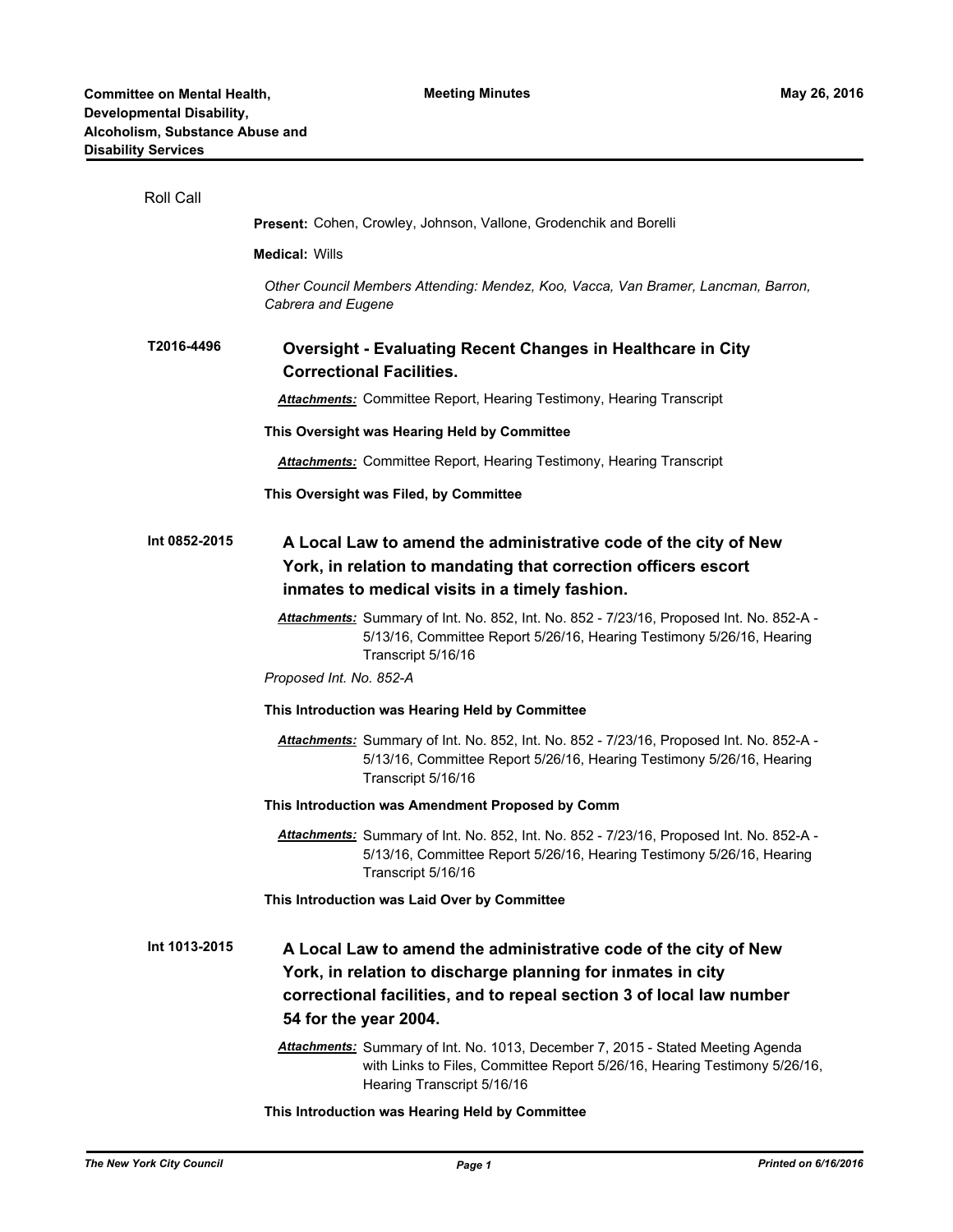| y Services    |                                                                                                                                                                                                                                         |
|---------------|-----------------------------------------------------------------------------------------------------------------------------------------------------------------------------------------------------------------------------------------|
|               | Attachments: Summary of Int. No. 1013, December 7, 2015 - Stated Meeting Agenda<br>with Links to Files, Committee Report 5/26/16, Hearing Testimony 5/26/16,<br>Hearing Transcript 5/16/16                                              |
|               | This Introduction was Laid Over by Committee                                                                                                                                                                                            |
| Int 1014-2015 | A Local Law to amend the New York city charter, in relation to<br>requiring the office of criminal justice to post on the office's<br>website an annual report regarding discharge planning for<br>mentally ill inmates and recidivism. |
|               | Attachments: Summary of Int. No. 1014, December 7, 2015 - Stated Meeting Agenda<br>with Links to Files, Committee Report 5/26/16, Hearing Testimony 5/26/16,<br>Hearing Transcript 5/16/16                                              |
|               | This Introduction was Hearing Held by Committee                                                                                                                                                                                         |
|               | Attachments: Summary of Int. No. 1014, December 7, 2015 - Stated Meeting Agenda<br>with Links to Files, Committee Report 5/26/16, Hearing Testimony 5/26/16,<br>Hearing Transcript 5/16/16                                              |
|               | This Introduction was Laid Over by Committee                                                                                                                                                                                            |
| Int 1064-2016 | A Local Law to amend the administrative code of the city of New<br>York, in relation to requiring the department of correction to                                                                                                       |
|               | evaluate the effectiveness of programs it utilizes.                                                                                                                                                                                     |
|               | Attachments: Summary of Int. No. 1064, February 5, 2016 - Stated Meeting Agenda with<br>Links to Files, Committee Report 5/26/16, Hearing Testimony 5/26/16,<br>Hearing Transcript 5/16/16                                              |
|               | This Introduction was Hearing Held by Committee                                                                                                                                                                                         |
|               | Attachments: Summary of Int. No. 1064, February 5, 2016 - Stated Meeting Agenda with<br>Links to Files, Committee Report 5/26/16, Hearing Testimony 5/26/16,<br>Hearing Transcript 5/16/16                                              |
|               | This Introduction was Laid Over by Committee                                                                                                                                                                                            |
| Int 1144-2016 | A Local Law to amend the administrative code of the city of New<br>York, in relation to requiring the use of trauma-informed care in<br>city correctional facilities                                                                    |
|               | <b>Attachments:</b> Summary of Int. No. 1144, April 7, 2016 - Stated Meeting Agenda with<br>Links to Files, Committee Report 5/26/16, Hearing Testimony 5/26/16,<br>Hearing Transcript 5/16/16                                          |
|               | This Introduction was Hearing Held by Committee                                                                                                                                                                                         |
|               | Attachments: Summary of Int. No. 1144, April 7, 2016 - Stated Meeting Agenda with<br>Links to Files, Committee Report 5/26/16, Hearing Testimony 5/26/16,<br>Hearing Transcript 5/16/16                                                 |

**This Introduction was Laid Over by Committee**